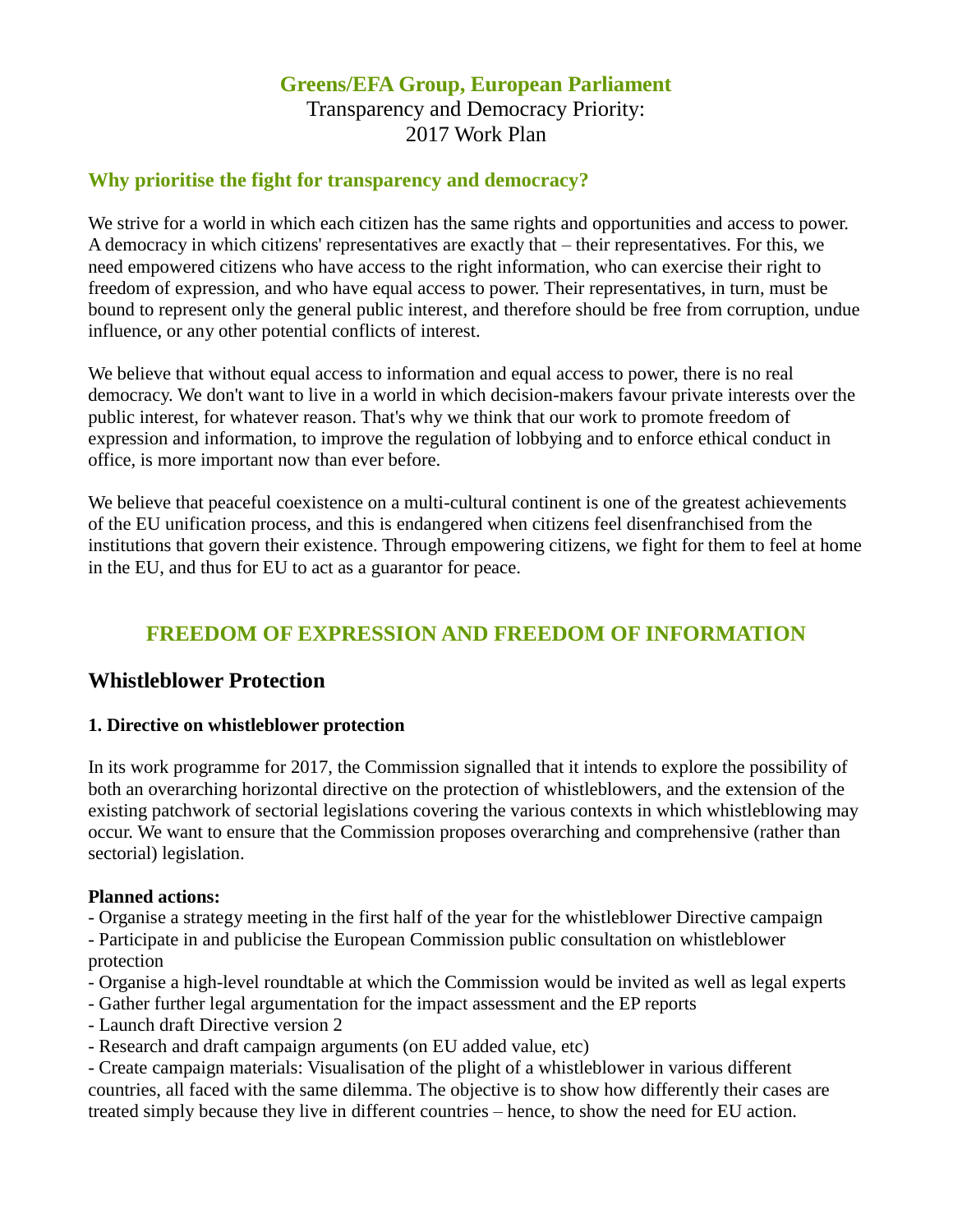#### **2. Whistleblower protection inside the Institutions<sup>1</sup>**

- Budget discharge: for those institutions that have open whistleblower cases or that have failed to put into place whistleblower protections, freeze part of their budget

- Use existing cases to highlight the weaknesses in the current system and call for reform

#### **3. Euleaks**

- Reporting on alerts received via the platform every quarter
- Promotion of the platform via press, flyers, online, stickers

## **Press Freedom**

- 09/05, marking World Press Freedom Day
- Pilot project on funding for investigative journalists: publicise, push EC to move forward quickly

## **Access to information/documents**

- Fight regulatory and procedural hindrances to requests for access for information, such as requirements for postal addresses and tactics for delay and general non-responsiveness

- Glyphosate access to documents case: possible court appeal, promotion of initiative

- Internal campaign for reform of framework agreement between EC and EP that leads to all the EMIS, tax, and TTIP reading rooms.

- Interactive guide on access to EU documents and how to argue against refusals to provide information

- 28/09, Marking Right to Know Day

# **DEMOCRACY: EQUAL ACCESS TO POWER**

## **Lobbying Regulation and Transparency**

- Campaign on the IIA for the new lobby register: to get the strongest, most "mandatory" register possible

- Research/campaign materials showing real-life impacts of lobbying in EU and need to regulate lobbying

- Firearms Directive video

- Research and campaigning on the dirty energy lobby (vis a vis COP 23)

- GMOs lobby, notably to highlight corporate capture of the scientific process

## **Lobby transparency tools**

- Finalise update of lobbycal

 $\overline{a}$ 

- Promote lobbycal to Green parties (eg. at the global congress), and to members of the Open Government Partnership etc

- Create "how to install and use lobbcal" video(s)

- Develop a practicable workflow for creating a legislative footprint (e.g. finalise merger between lobbycal and lobbycloud)

- Developing automated text analysis to find out when lobby papers have directly influenced draft files and amendments

 $<sup>1</sup>$  The internal whistleblowing regime still falls way short of the standards that would be required if</sup> internal whistleblowing was meant to be an effective safeguard against corruption and conflicts of interest in the institutions. Based on experience, internal whistleblowers have no reason either to feel safe, or hope that they can make anything better.